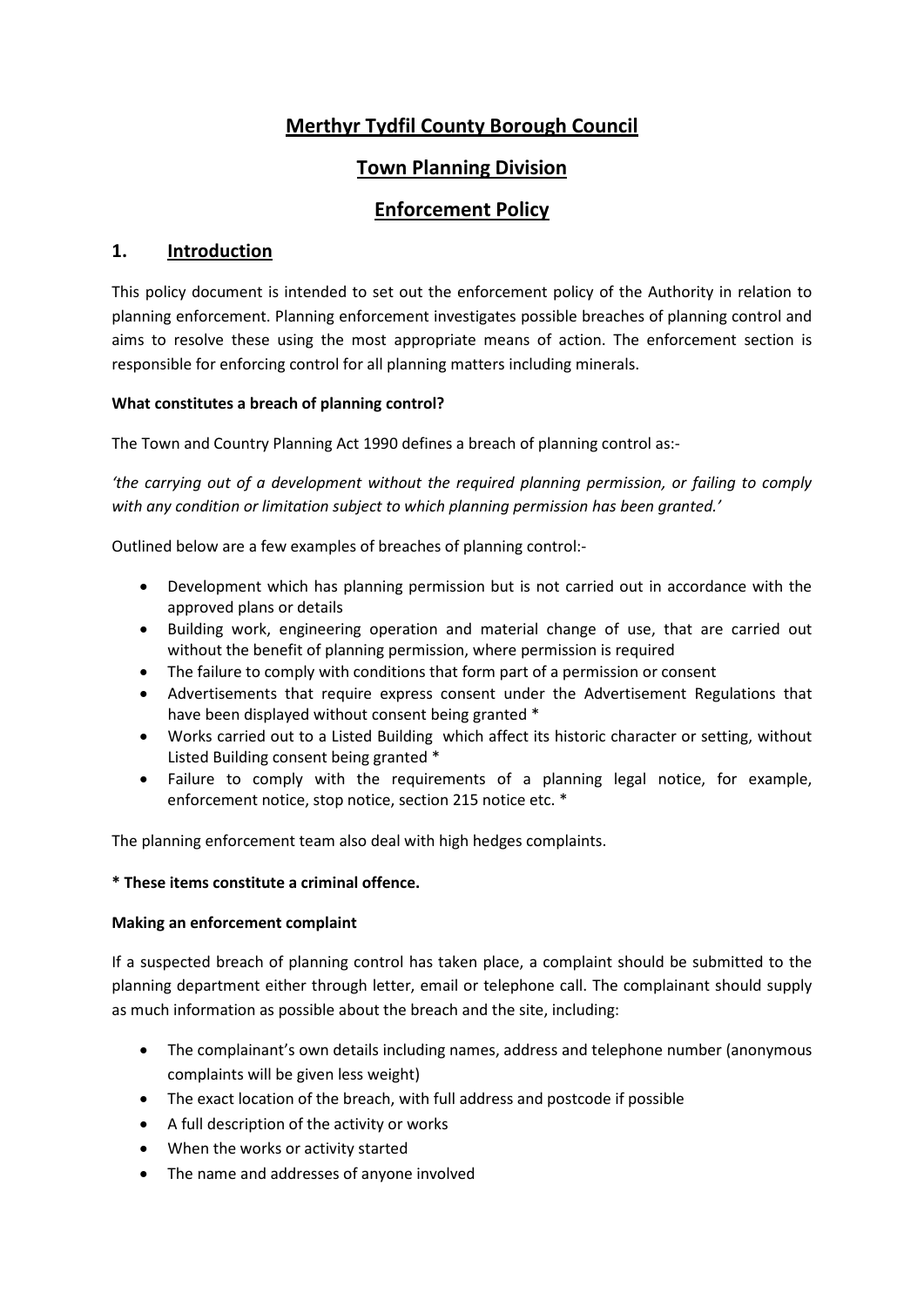# **2. Organisation**

### **Investigating complaints**

We will endeavour to:

- Record and acknowledge all written complaints of a breach of planning control within five working days of receiving them
- Investigate reports of alleged breaches of planning control quickly
- Carry out a site visit in a reasonable time frame
- To resolve the investigation through negotiation and without formal action whenever possible, but formal action will be taken if expedient to do so
- Prosecute offenders where it is in the public interest, it is proportionate to do so and there is a reasonable chance of a conviction
- Keep complainant informed throughout the investigation of complaints at key stages
- Keep complainant's details confidential (it may be necessary to disclose it if the matter reaches an appeal or prosecution)
- Monitor performance of the service and review performance targets

## **Public Information**

A Statutory Register of Enforcement and Stop Notices, which may be inspected by members of the public is kept by the department and can be viewed between 8.30am and 5.00pm Mondays to Thursdays and between 8.30am and 4.30pm on Fridays.

# **3. Taking Enforcement Action**

In the majority of cases, and unless a breach is particularly serious, the Council will always endeavour to resolve a breach of planning control through negotiation and without resort to formal enforcement action. Many breaches occur through ignorance of the planning process and can be remedied fairly easily. Informal action may therefore involve verbal warnings, the use of letters, and requests for action including the submission of a planning application to regularise the development and to enable the Council to impose controlling conditions, or the cessation of an unauthorised use of land.

Prior to taking any formal enforcement action, the Council must attempt to identify those persons with a material interest in the site subject of the breach. This can be done through the following notices:

## **Section 16 Notice – Requisition For Information (RFI)**

A Section 16 Notice is served under the Local Government Miscellaneous Provisions Act 1976. This is primarily intended to establish information about the ownership and other interest of land. It is an offence to fail to comply with the requirements of the notice within the period set for its return, or to make false or misleading statements. The current penalty for failing to return the notice is up to £2000.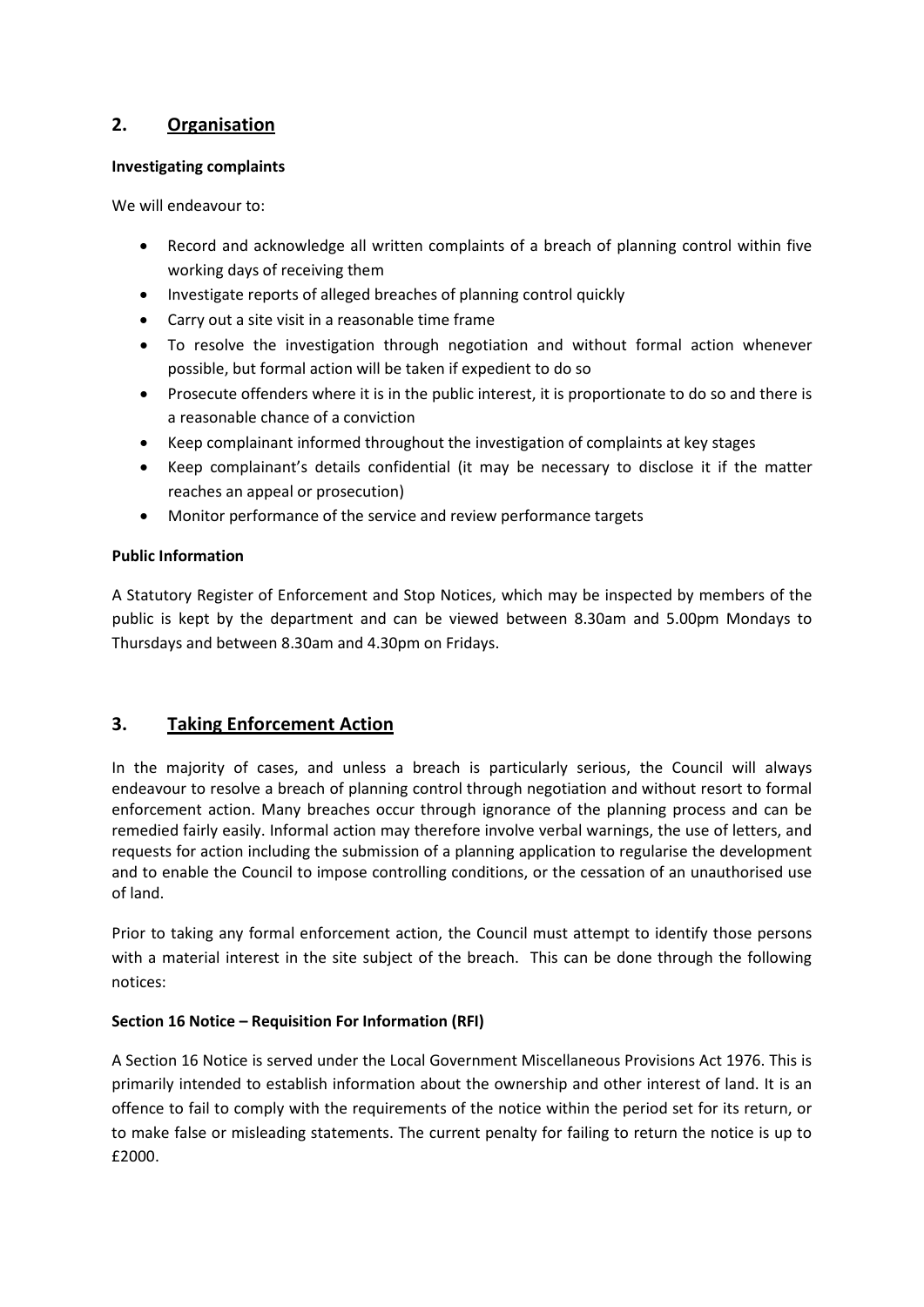#### **Planning Contravention Notice (PCN)**

A PCN is used to obtain information about alleged unauthorised development, where it appears that a breach of planning control may have occurred. The PCN may require the recipient to provide information about the use of the land and any operations or activities taking place. Failure to return the completed PCN within the period set for its return, or to provide false or misleading information, is a criminal offence.

Where enforcement action is deemed necessary a report will be prepared for the Head of Town Planning to obtain authorisation to take formal action.

There are a number of formal notices that can be served, these include –

#### **Breach of Condition Notice (BCN)**

A BCN is normally served in order to remedy a breach of planning control arising from a failure to comply with a condition subject to which planning permission has been granted. There is no right of appeal against such notice. The notice is served on the 'person responsible' for the breach and is not a legal charge on the land. Consequently only that person can be prosecuted for an offence. The BCN will specify the steps that must be taken, or the activities that must cease, in order to secure compliance with the conditions. There is a minimum period of 28 days after the notice is served before it can take effect. It is a criminal offence to fail to comply with the requirements of a BCN, and may result in a fine on conviction of up to £1000.

#### **Enforcement Notice**

An Enforcement Notice is served when a breach of planning control has occurred and when it is deemed expedient to take action. The recipients of the notice must take the specified steps within a set time period. The minimum period before such a notice can take effect after it has been issued is 28 days. Failure to comply with the notice is a criminal offence. The recipients of the notice have a right of appeal to the Planning Inspectorate during this period. An appeal suspends the effect of the notice until it is determined.

#### **Stop Notice**

A Stop Notice is served with an Enforcement Notice, or after an Enforcement Notice has been issued, if it is considered that the continuing unauthorised development is causing irreparable and immediate significant harm. Normally a stop notice will take effect 3 days after service, although in cases where the activity to be prohibited is causing irreparable damage it may take effect immediately. The Stop Notice continues to take effect even if an appeal is lodged against the Enforcement Notice. Work must stop immediately when the Notice comes into effect. This type of notice is only served in exceptional circumstances.

#### **Section 215 Notice**

If it appears that the condition of land adversely affects the amenity of an area, a Section 215 Notice (Town and Country Planning Act 1990) can be served. Such a Notice will state reasons as to why the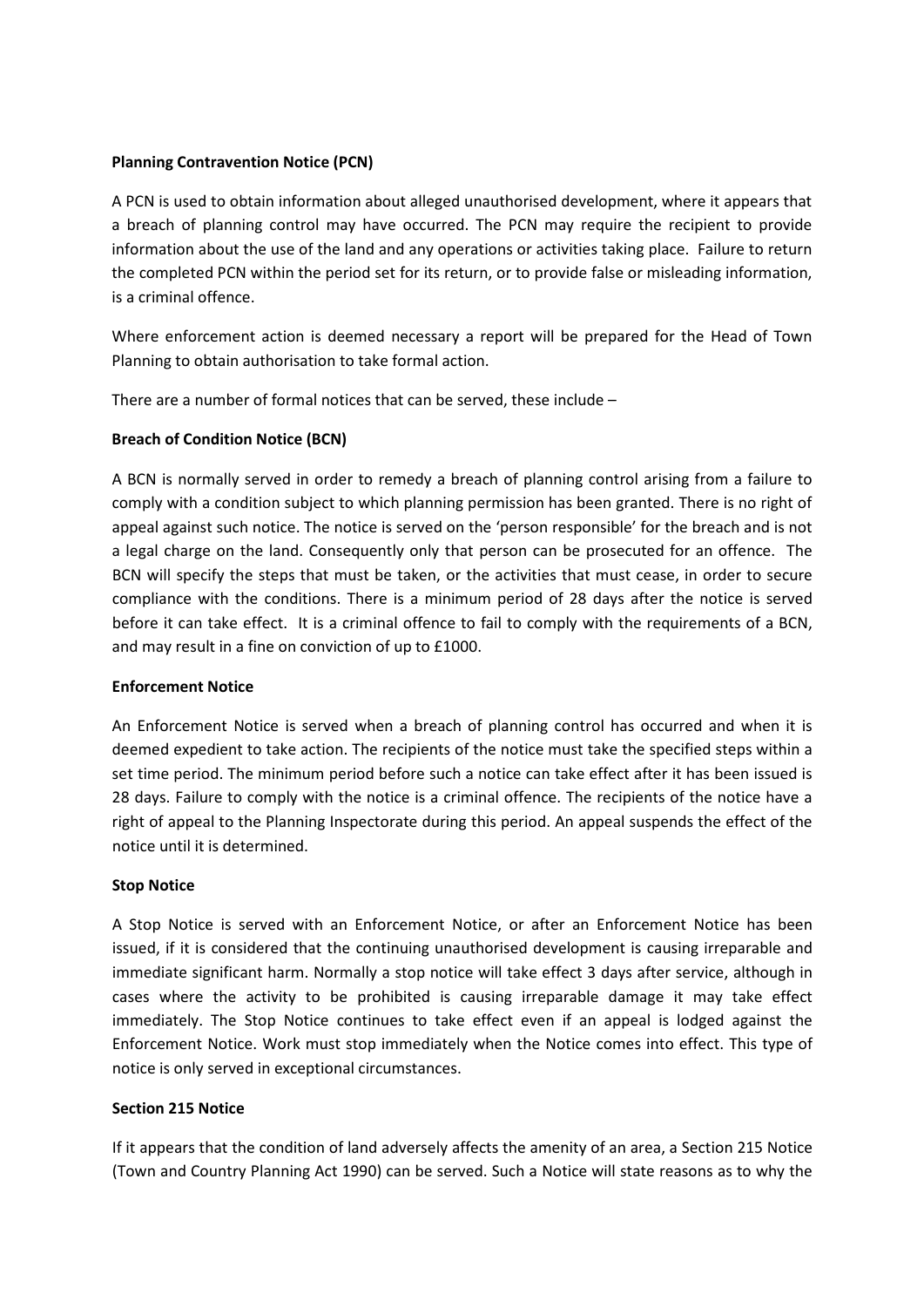condition of the land impacts on the amenity of the area and will also specify the steps required to remedy the situation. The only right of appeal is directly to the Magistrates Court. Failure to comply with the notice will result in prosecution in the Magistrates Court.

#### **Injunction**

The Council can apply to the County Court or High Court for an injunction to stop an actual or imminent breach of planning or listed building control, even when the identity of the person is unknown. The Council must prepare a high level of evidence to convince a judge that an injunction is necessary. Failure to comply with an injunction can lead to an unlimited fine and/or imprisonment.

#### **Prosecution**

Court proceedings can commence where a breach of a formal notice has taken place. In addition, legal proceedings can commence, in some cases, without the need to serve a formal notice for examples unauthorised works to a listed building, a protected tree, or an unauthorised advertisement. When considering the suitability of a case for prosecution the following has to be applied:

- Whether there is enough evidence to provide a realistic prospect of conviction
- The evidence can be used and is reliable
- Whether it is in the public interest

If the above can be satisfied then it has to be determined if it is in the public interest whether to prosecute an alleged offender or whether an alternative course of action may be more suitable. The Council will take into account the action which the suspect person is willing to take, in order to remedy the breach of planning control.

If prosecution proceedings are instigated, a witness statement must be prepared by the case officer. The statement should contain a sequential history of the case and all relevant material.

## **Advertisements**

Display of an advertisement or use of an advertisement site without the necessary express consent is illegal and it is open to the planning authority to bring a prosecution in the Magistrates' Court for an offence under Section 224 of the Town and Country Planning Act 1990. Prosecution can be directed at the owner, the occupier of the land, the advertising company responsible for the display and the company whose products or services are promoted by the advert.

## **Listed Building**

It is an offence to carry out unauthorised works to a listed building which would affect its character under the Planning (Listed Buildings and Conservation Areas) Act 1990. The owner of a listed building or those who have an interest in the property or who have carried out the works may be prosecuted by the Council irrespective of whether consent is later obtained retrospectively or the unauthorised works later made satisfactory. A person found guilty of an offence may be liable to a substantial fine, and/or a term of imprisonment. There is no time limit upon the Council to pursue Listed Building Enforcement Action. A Listed Building Enforcement Notice may also be served